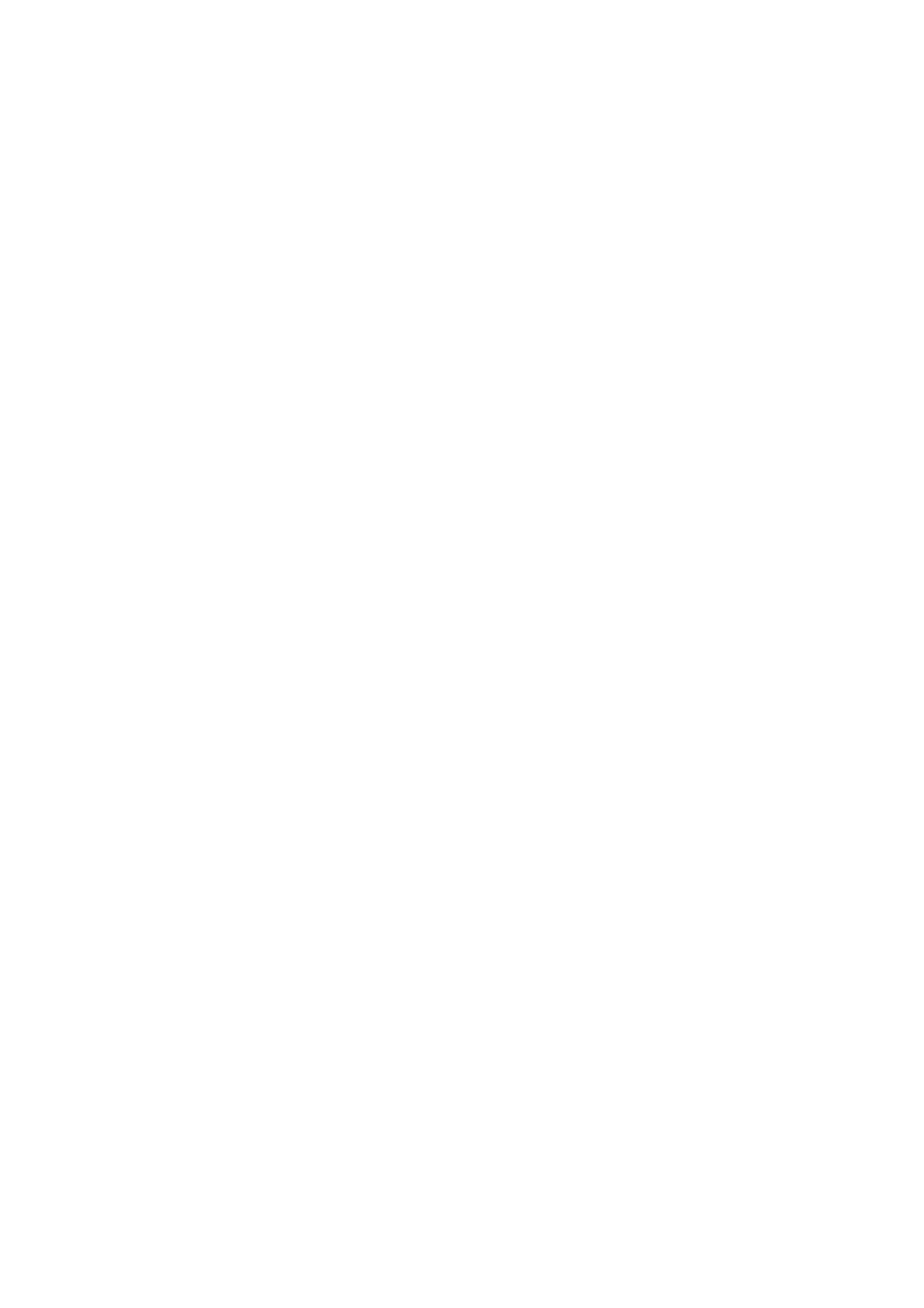*I certify that this public bill, which originated in the Legislative Assembly, has finally passed the Legislative Council and the Legislative Assembly of New South Wales.*

> *Clerk of the Legislative Assembly. Legislative Assembly, Sydney, , 2010*



New South Wales

# **Education Amendment (Ethics) Bill 2010**

Act No , 2010

An Act to amend the *Education Act 1990* in relation to ethics education at government schools.

*I have examined this bill and find it to correspond in all respects with the bill as finally passed by both Houses.*

*Assistant Speaker of the Legislative Assembly.*